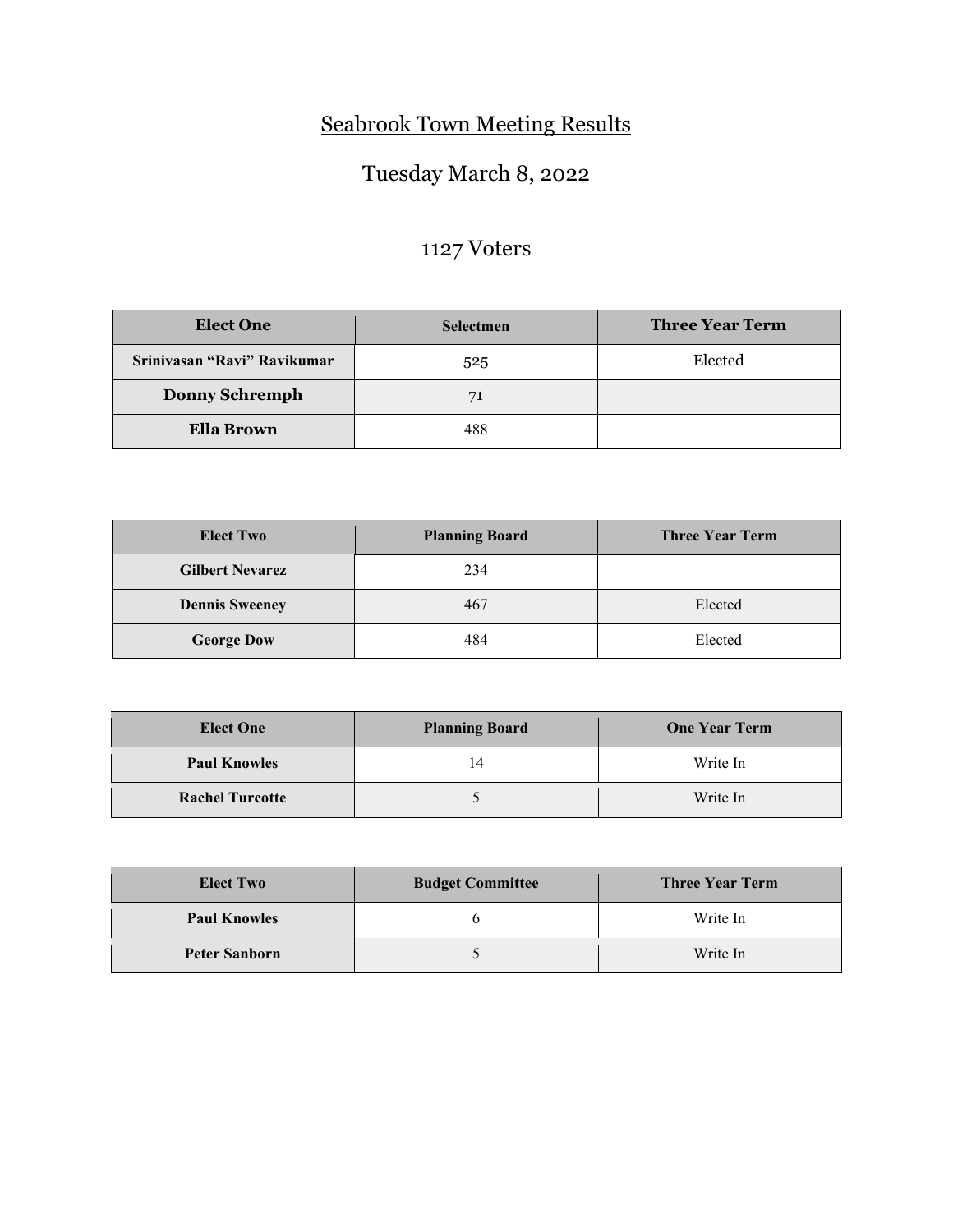| <b>Budget Committee</b><br><b>Elect One</b> |  | <b>Two Year Term</b> |
|---------------------------------------------|--|----------------------|
| <b>Paul Knowles</b>                         |  | Write In             |
| <b>Peter Sanborn</b>                        |  | Write In             |

| <b>Elect One</b>   | <b>Supervisor of Checklist</b> | <b>Six Year Term</b> |  |
|--------------------|--------------------------------|----------------------|--|
| <b>Bruce Brown</b> | 769                            | Elected              |  |

| <b>Elect One</b>     | <b>Trustee of Trust Fund</b> | <b>Three Year Term</b> |
|----------------------|------------------------------|------------------------|
| <b>Carrie Fowler</b> | 696                          | Elected                |

| <b>Elect One</b>   | <b>Library Trustee</b> | <b>Three Year Term</b> |
|--------------------|------------------------|------------------------|
| <b>Paul Kelley</b> |                        | Elected                |

| <b>Elect Three</b>    | Constable      | <b>Three Year Term</b> |
|-----------------------|----------------|------------------------|
| <b>Dennis Sweeney</b> | 181            | Elected                |
| <b>James Sanborn</b>  | Elected<br>397 |                        |
| <b>William Fowler</b> | 203            | Elected                |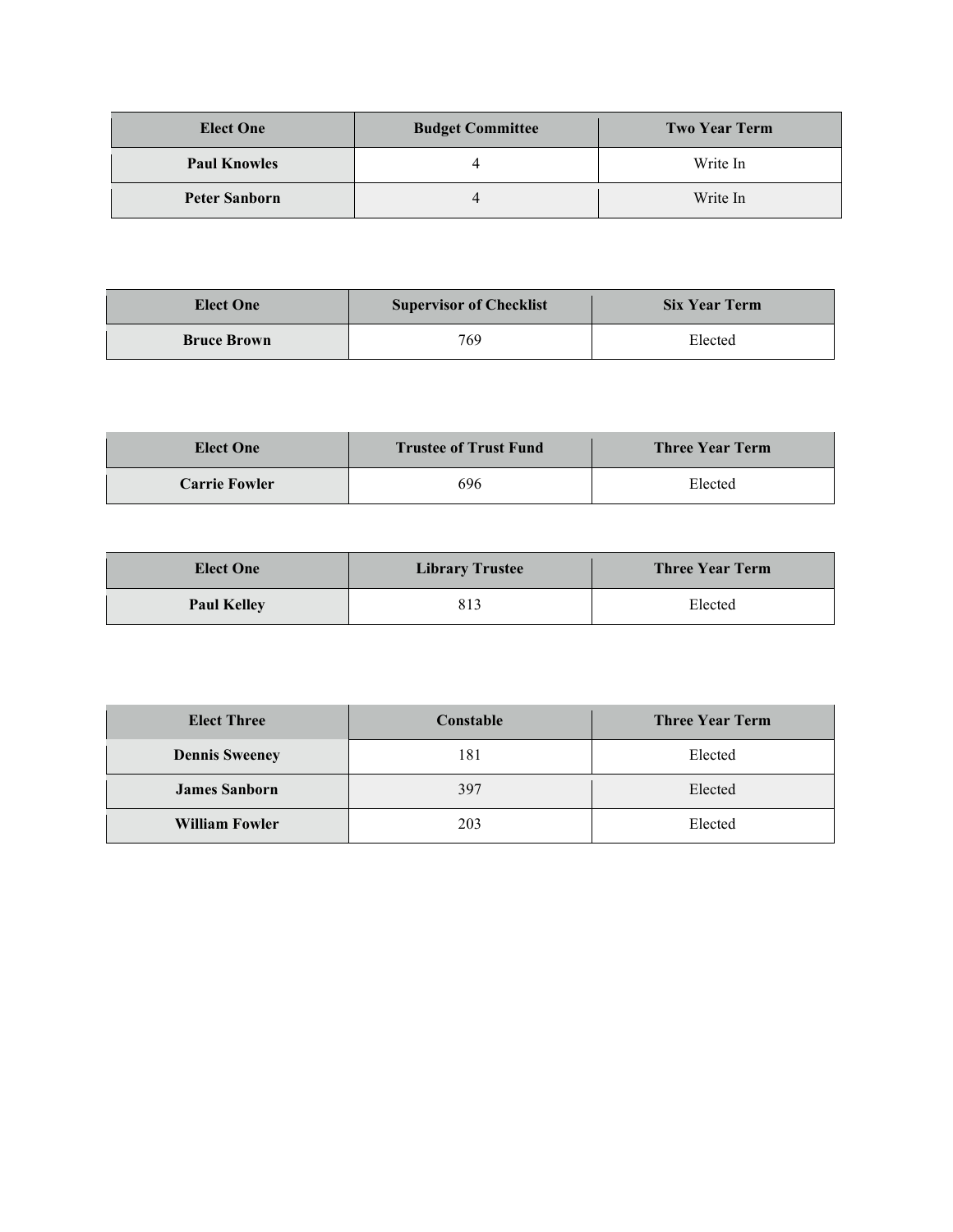| <b>Number</b>           | <b>Warrant Articles</b>                       | Yes | $\mathbf{N}\mathbf{0}$ | Passed Y/N  |
|-------------------------|-----------------------------------------------|-----|------------------------|-------------|
| $\overline{2}$          | Zoning-Aquifer<br>Protection                  | 485 | 532                    | ${\bf N}$   |
| $\mathbf{3}$            | Zoning-Dumpsters                              | 636 | 366                    | $\mathbf Y$ |
| $\overline{\mathbf{4}}$ | <b>Energy Savings</b><br>Program              | 442 | 605                    | ${\bf N}$   |
| $\overline{\mathbf{5}}$ | Budget                                        | 363 | 673                    | ${\bf N}$   |
| $\boldsymbol{6}$        | <b>SSEA Union</b><br>Collective<br>Bargaining | 378 | 668                    | ${\bf N}$   |
| $\overline{7}$          | Town Street Paving                            | 601 | 455                    | $\mathbf Y$ |
| $\bf{8}$                | Rehab<br>Bed Rock Wells                       | 656 | 427                    | $\mathbf Y$ |
| $\boldsymbol{9}$        | Air Conditioning<br>Fire Dept.                | 460 | 614                    | ${\bf N}$   |
| 10                      | Police Capital<br>Reserve                     | 462 | 614                    | ${\bf N}$   |
| 11                      | <b>SCBA</b>                                   | 528 | 546                    | ${\bf N}$   |
| 12                      | Fire Hose                                     | 576 | 502                    | $\mathbf Y$ |
| 13                      | 4 New Firefighters                            | 348 | 726                    | ${\bf N}$   |
| 14                      | Stormwater Pump<br><b>Stations</b>            | 566 | 482                    | $\mathbf Y$ |
| 15                      | $\blacksquare$<br>Scale Transfer<br>Station   | 383 | 663                    | N           |
| 16                      | Dump<br>Truck                                 | 417 | 631                    | ${\bf N}$   |
| $17\,$                  | New Wells                                     | 571 | 481                    | $\mathbf Y$ |
| ${\bf 18}$              | $\operatorname{SCADA}$                        | 505 | 535                    | ${\bf N}$   |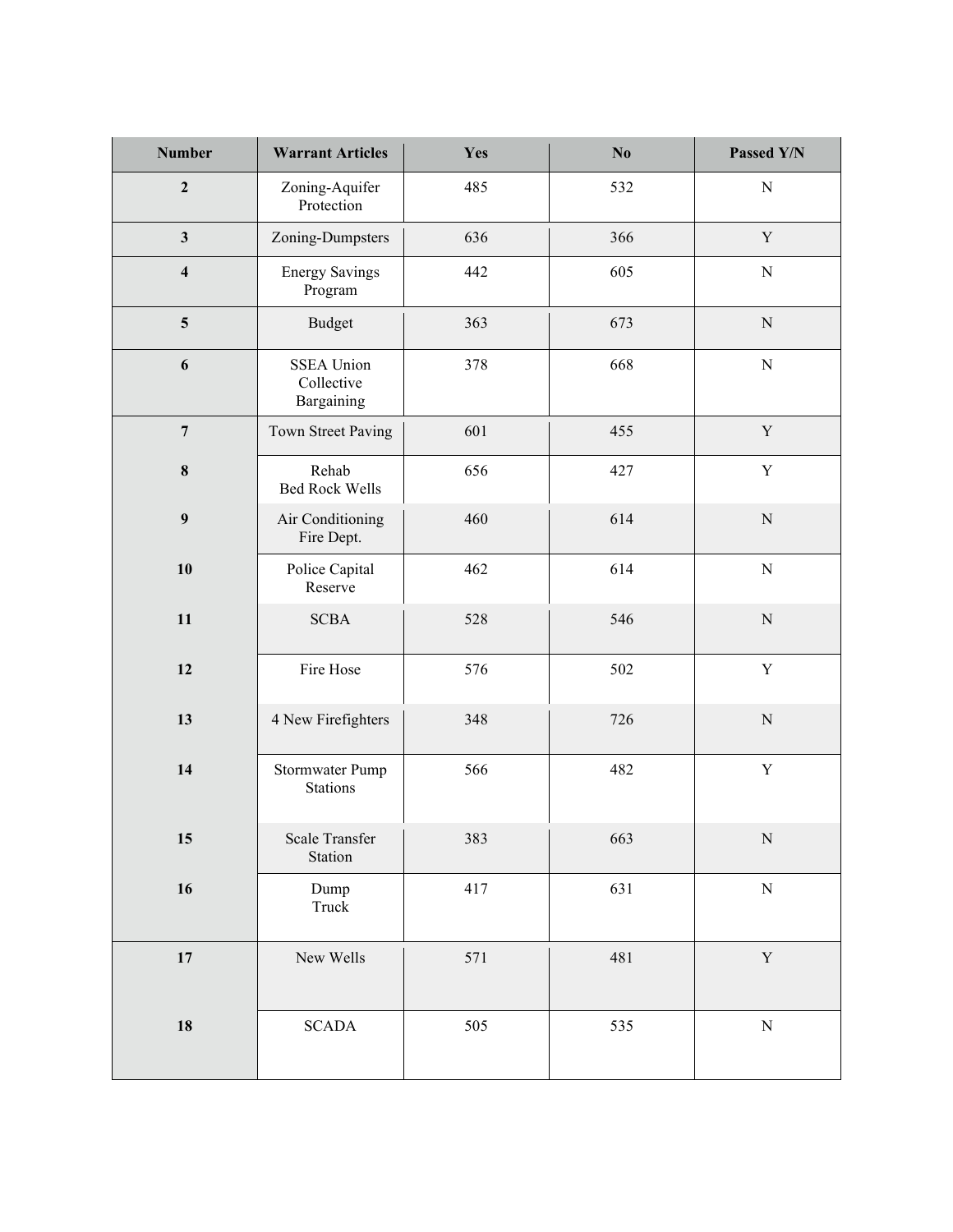| <b>Number</b> | <b>Warrant Articles</b>         | Yes | No  | Passed Y/N  |
|---------------|---------------------------------|-----|-----|-------------|
| 19            | Septic<br>Hauler                | 439 | 599 | ${\bf N}$   |
| 20            | <b>Bus</b><br>For Rec           | 394 | 674 | ${\bf N}$   |
| 21            | Bathrooms<br>For Rec            | 490 | 581 | ${\bf N}$   |
| $22\,$        | <b>Boiler Town</b><br>Hall      | 505 | 568 | ${\bf N}$   |
| 23            | Women's<br>Locker Room          | 381 | 692 | ${\bf N}$   |
| 24            | <b>HVAC</b><br>Police Dept.     | 473 | 632 | ${\bf N}$   |
| 25            | Master Plan                     | 285 | 749 | ${\bf N}$   |
| 26            | Walkways Beach                  | 502 | 541 | ${\bf N}$   |
| $27\,$        | Old Sanborn School              | 476 | 564 | ${\bf N}$   |
| 28            | Full Timer<br>Town Clerks       | 209 | 832 | ${\bf N}$   |
| 29            | Waypoint                        | 526 | 513 | $\mathbf Y$ |
| 30            | Child Adovacy<br>Center         | 601 | 444 | $\mathbf Y$ |
| 31            | Chuck's Fight                   | 511 | 545 | ${\bf N}$   |
| 32            | Haven                           | 573 | 488 | Y           |
| 33            | Richie McFarland                | 558 | 502 | $\mathbf Y$ |
| 34            | Rockingham<br>Nutrition Program | 640 | 420 | $\mathbf Y$ |
| 35            | Seabrook<br>Community<br>Table  | 662 | 357 | $\mathbf Y$ |
| 36            | Lions Club                      | 568 | 487 | $\mathbf Y$ |